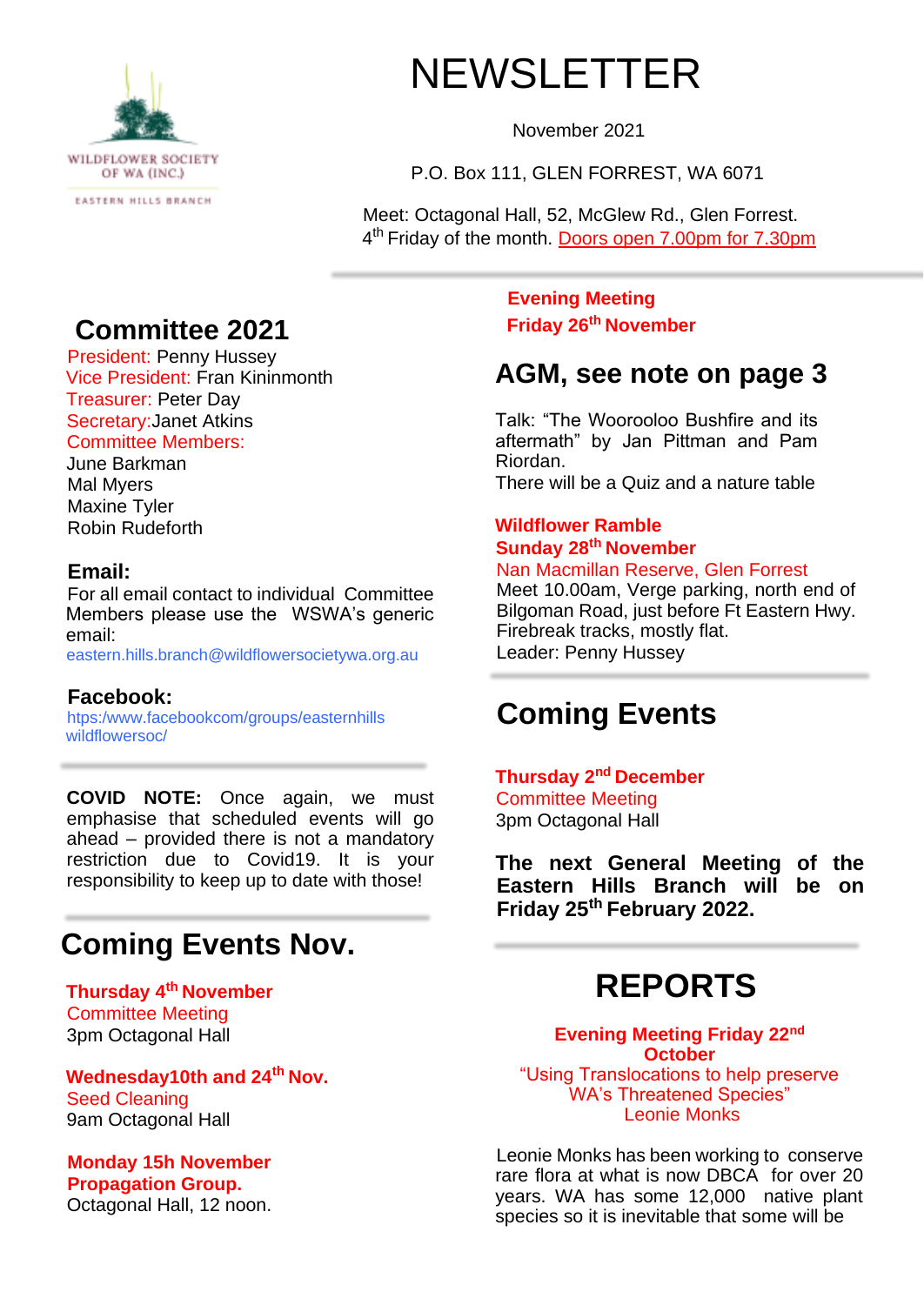threatened with extinction unless given a helping hand. Currently there are some 440 designated Threatened Plants.

She outlined some of the threats that they may face – not the least of which is human-caused climate change – and what we might be able to do to combat these. One possibility is to move the plants somewhere else – translocation. But if this is to be successful and lead to the creation of a selfsustaining new population, there are many factors that have to be considered in choosing a site.

Using a number of different examples, she discussed some problems that have had to be overcome on the 146 sites containing 74 different plant species that are currently active. One important one was herbivore, including kangaroo, grazing. At first individual plants were protected with wire cages but that led to column-shaped plants, as every leaf outside the wire was consumed! Now, the whole site is expensively fenced. Growth and long-term survival much improved! Another important trial involves large water tanks attached to trickle irrigation.

Another trial involved fire and the Matchstick Banksia, *Banksia cuneata*. If seedlings were planted into an area after it had been burnt, the survival rate was much higher than when seedlings were planted into unburnt bushland.

She emphasised the need for a translocation site to contain the full range of genetic diversity known for that species, illustrating this with the detailed genetic study made of *Lambertia orbifolia* and *Acacia cochlocarpa*  (shown below).

This talk was a clear and detailed account of how much research we need to do in order to conserve our precious biological diversity.

Janet Atkins was Quizmaster this month and most of her questions related to the drier areas of the State. The winning group got 23.5 out of 30 and were rewarded with packets of everlasting seed. There were also some superb flowering species exhibited on the nature table.

*Penny Hussey* 

## **Suggested Walk**

There was no official Wildflower Ramble organised for this month, but at the meeting, Peter Day suggested that people might meander along the firebreaks in the bushland of Nan MacMillan Reserve at the northwestern end of Bilgoman Road, Glen Forrest. It had been control-burnt 2 years ago and is currently has a superb floral display, especially Kangaroo Paws. I took his advice and indeed it was both colourful and interesting.

The Kangaroo Paws were indeed magnificent, and so were the fringe lilies,cottonheads, dampieras,various peas, triggerplants, sun orchids and lots of other things, including many small plants in open areas.





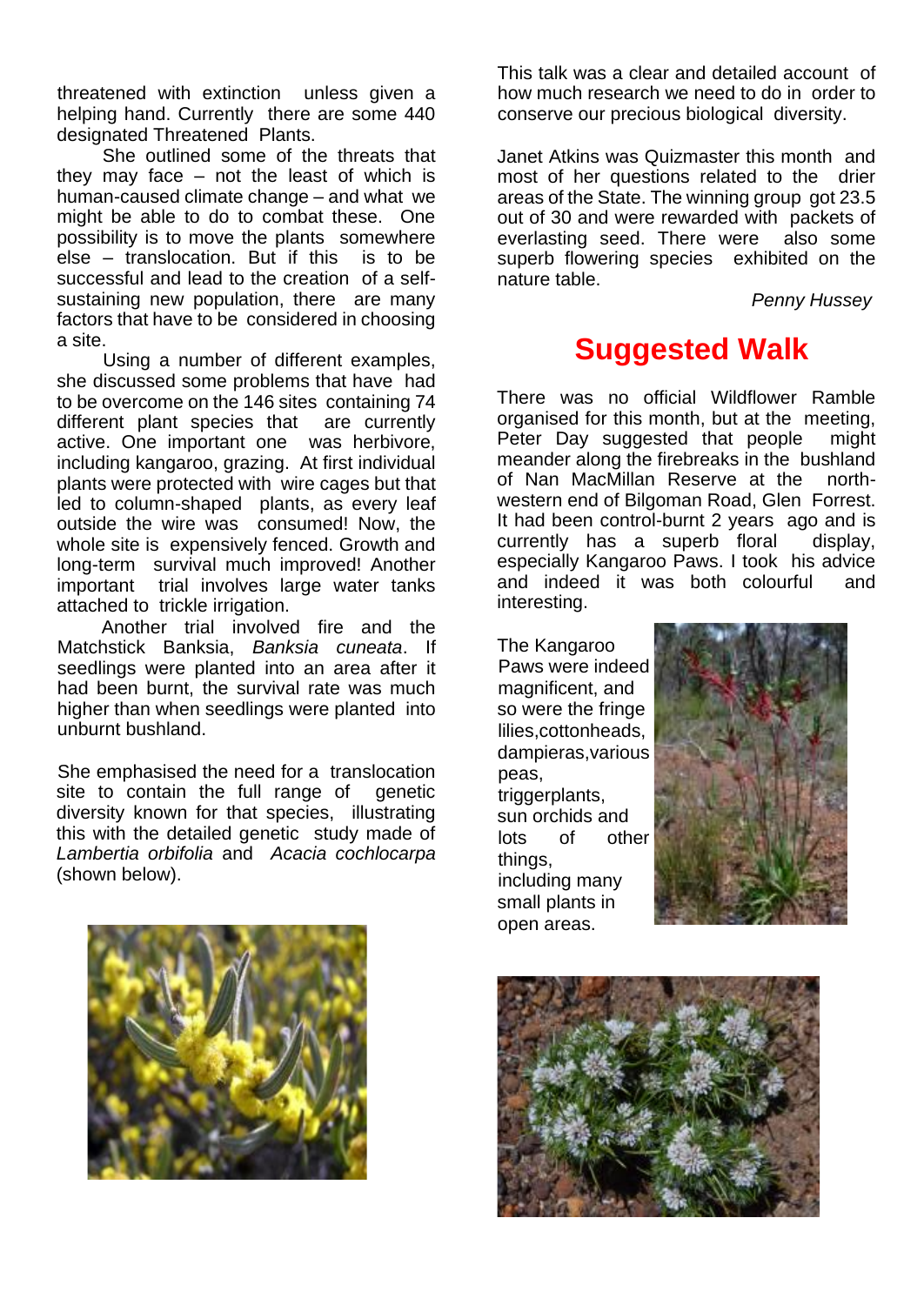One example is this little plant, which is often overlooked, or dismissed as simply being 'a borya'. It is a *Laxmannia*, or Paper Lily, so called because the perianth segments in this genus are chartaceous, which means papery. It used to be in the Liliaceae, but has now been split into the Asparagaceae. There are four species in the Perth Region and this is the most obvious, *Laxmannia squarrosa.* 

It grows on shallow soil on granites or, as here, on laterite. In the Darling Range the plants mostly have sessile inflorescences, as seen here, but elsewhere they may grow on long stalks, or both! It has been called 'False Borya' because of its similarity, when not in flower, to that genus. But the leaves are not stiff and prickly, like Pincushions.

Along the edge of Bilgoman Road there are a lot of introduced plants – perhaps the area had once been an orchard? One you don't see often was Common Privet, *Ligustrum vulgare*. This is one of the few plants that can withstand the heavy pollution in  $19<sup>th</sup>$  century England's coal-fire heated towns, so it was commonly used for hedging. It was in full flower and announced its presence before it came into view with its distinctive heavy, strong, rather foetid smell. I searched around for young plants, but could not find any, so we should probably not worry about this naturalising.



My "Weed of the Month"!

Penny Hussey

# **ANNUAL GENERAL MEETING**

This will commence with a Quiz which will be a 'retrospective' of the year's activities and introduction to the 'President's Report'. Then the meeting proper.

### **Please note: the following motions will be put at the AGM**

### **Issue 1**

As you know, persons who have been members of the Wildflower Society for 30 years or more are offered Life Memberships. As part of this their WSWA membership fees have been paid by the Branch. The Committee recently moved: "That the Branch discontinue payment of annual subscriptions for Branch Life Members and that the decision will be raised at the AGM and take effect from 2022."

#### **Issue 2**

Our projection equipment is aging and many presentations suffer from poor colour or sizing. Consequently the Committee moved: "That the purchase of a new projector and laptop be investigated."

As the cost will be somewhere between \$2,000 and \$3,000, it is necessary to have approval from the members at the AGM.

Please think carefully about how you will vote. If you are unable to attend the AGM, your vote will be accepted via the generic email

### **Election of Committee**

All positions vacant. Required President Vice President **Treasurer Secretary** 4 to 6 Committee Members

There are several tasks that need an organiser, and the holder of the position does not have to be a member of the Committee. They are:

**Librarian** Speaker and Excursion Organiser Propagation Group Coordinator